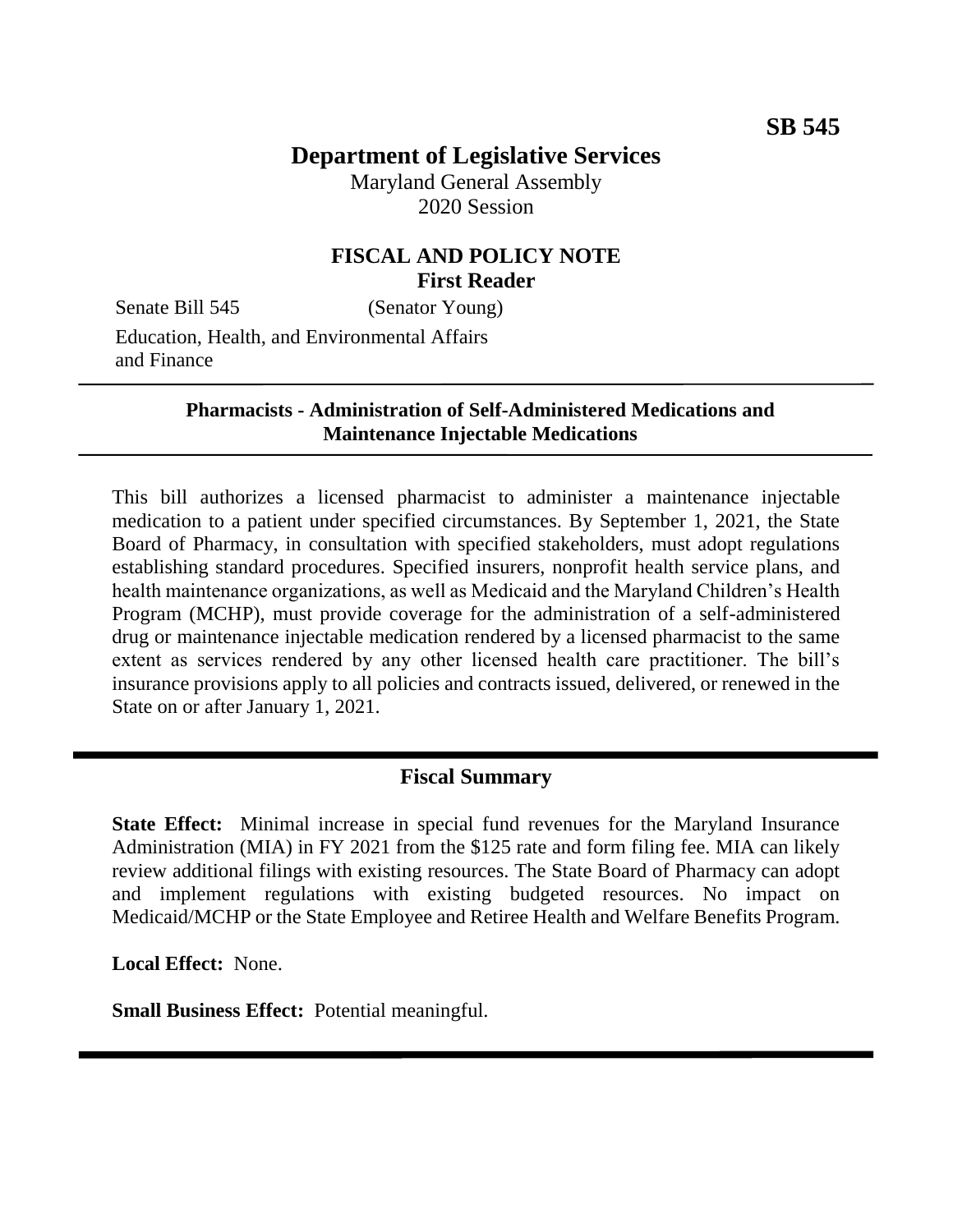## **Analysis**

**Bill Summary:** A licensed pharmacist may administer a maintenance injectable medication (1) that is prescribed by an authorized prescriber; (2) in accordance with a standing order issued by an authorized public health official; or (3) in accordance with a drug therapy management protocol.

By September 1, 2021, the State Board of Pharmacy, in consultation with the State Board of Physicians and the State Board of Nursing, must adopt regulations establishing specified standard procedures. The regulations must require a pharmacist to (1) complete a board-approved training program (unless the pharmacist has received this training as part of the pharmacist's formal educational training); (2) follow the standard procedures established by the board; and (3) after administering a maintenance injectable medication, notify the prescriber, provide the patient with a written record, and record specified information in the patient's health record.

**Current Law/Background:** An individual must be licensed by the State Board of Pharmacy to practice pharmacy in the State. The practice of pharmacy includes compounding, dispensing, or distributing prescription drugs or devices; monitoring prescriptions; providing information, explanation, and recommendations to patients and health care practitioners about the safe and effective use of prescription drugs or devices; providing drug therapy management; administering vaccinations; and administering a self-administered drug to a patient in accordance with regulations adopted by the board.

To administer vaccinations, a pharmacist must submit a registration form to the board that includes verification that the pharmacist has successfully completed a specified certification course and is certified in cardiopulmonary resuscitation.

Chapters 820 and 821 of 2017 expanded the scope of practice for a licensed pharmacist, who meets specified requirements, to include prescribing and dispensing contraceptive medications and self-administered contraceptive devices approved by the U.S. Food and Drug Administration.

The Drug Therapy Management Program authorizes physicians and pharmacists to enter into a therapy management contract that specifies treatment protocols for patient care. An authorized prescriber who has entered into such an agreement must submit specified documentation to the State Board of Pharmacy.

Many medications may be prescribed in an injectable form, including long-acting antipsychotic medications, anticoagulants, hormones, contraceptives, and vitamins.